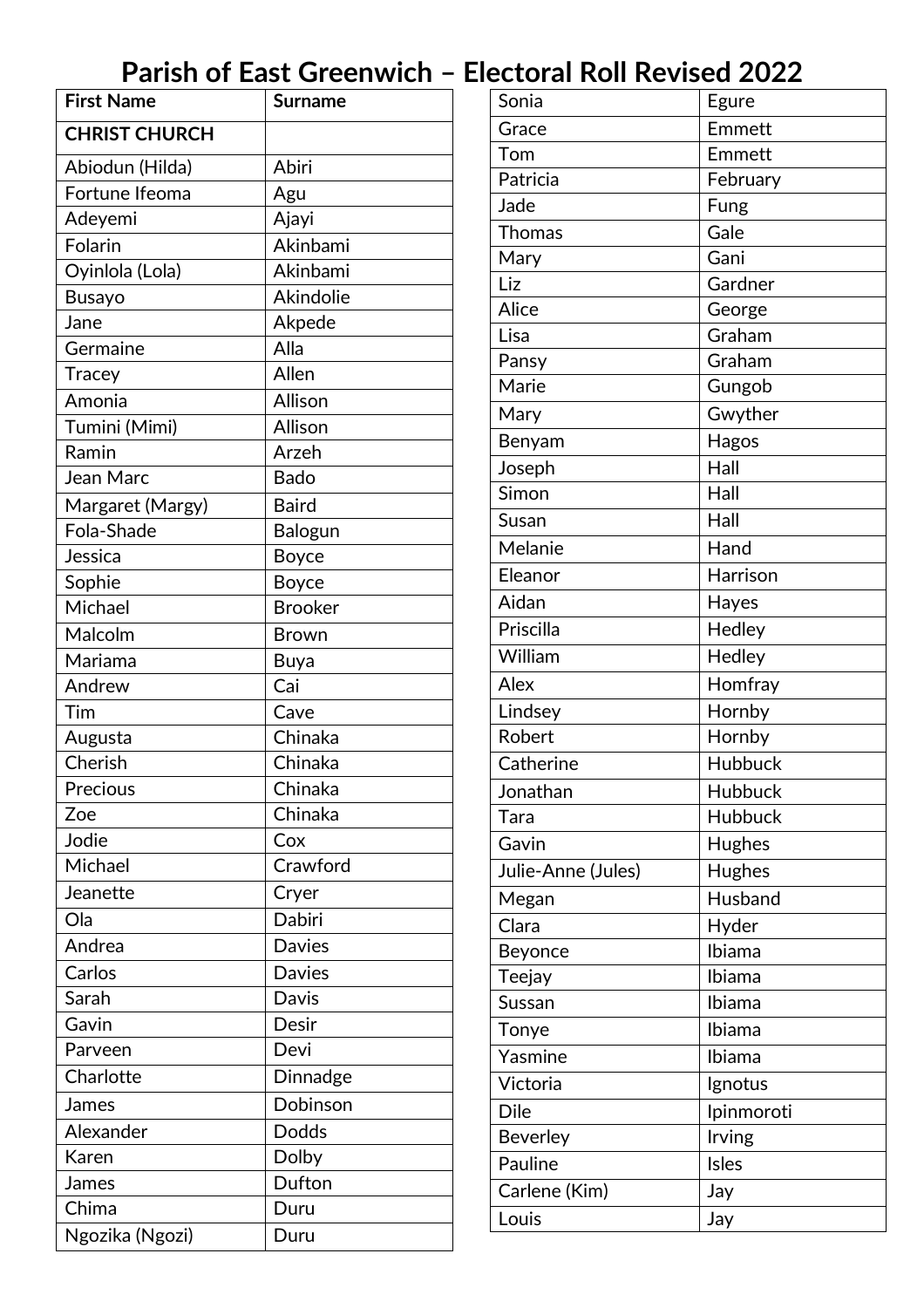## **Parish of East Greenwich – Electoral Roll Revised 2022**

| Jennifer         | Jessup         |
|------------------|----------------|
| Michael          | John           |
| Jonathan         | <b>Kakitie</b> |
| Joshua           | Kekula         |
| Patrick          | Kekula         |
| <b>Nettie</b>    | Kindson        |
| Olaitan          | Kupoluyi       |
| Karen            | Lau            |
| <b>Tricia</b>    | Loh            |
| Amanda           | MacGillivray   |
| Mahnaz           | Maund          |
| Samuel           | Mbua           |
| Rayann           | McCrae         |
| Janice           | McDonnell      |
| Cherry           | Mehmet         |
| Clare            | Mehmi          |
| Kerry            | Mehmi          |
| Antonine (Nina)  | Mitchell       |
| Jennifer         | Moloney        |
| Gatrude          | Mukasa         |
| Samantha         | Munroe Martin  |
| Tendai           | Ndanga         |
| Gertrude         | Ntalasha       |
| Kanke            | Ntalasha       |
| Jaheim           | <b>Nunes</b>   |
| Nicole           | <b>Nwasike</b> |
| Sarah            | Nyakazingo     |
| Edirin           | Oboba          |
| Eloho            | Oboba          |
| Tejiri           | Oboba          |
| Ruth             | Ohlsen         |
| Marcia           | Ojevah         |
| Rachel           | Okuwobi        |
| Adenike (Nikkie) | Oliyide        |
| Ellie            | O'Mara         |
| Elisabeth        | Pincemin       |
| Loic             | Pincemin       |
| Hamida           | Pyne           |
| Victor           | Pyne           |
| Susan            | Rendall        |
| <b>Beverley</b>  | Roberts        |
| Joan             | <b>Russell</b> |
| <b>Essie</b>     | Savage         |

| Joan                | Scantlebury            |
|---------------------|------------------------|
| David               | Scroby                 |
| <b>Bernice</b>      | Shade                  |
| Malisa              | Sie                    |
| Linda               | Smith                  |
| Sydney              | Smith                  |
| Mary                | Spencer                |
| Anthony             | Spencer                |
| Joseph              | Spiking                |
| Theresa             | Spooner                |
| Christine (Chrissy) | <b>Stevens</b>         |
| Harry               | Stovin-Bradford        |
| Andrea              | Stovin-Bradford        |
| Virag               | <b>Szollosi</b>        |
| Tannecia            | Thompson               |
| David               | Thomson                |
| Nicola              | Thomson                |
| Peter               | Thornton               |
| Michael             | <b>Thwaites</b>        |
| Glenda              | <b>Tomkins</b>         |
| Liliya              | Toncheva               |
| Elena               | Tsoneva                |
| Chibuzo             | Ubochi                 |
| Kelechi             | Ubochi                 |
| Jacqueline          | Varnnard               |
| Richard             | Varrall                |
| Charlotte           | Weems                  |
| Lisa                | Weems                  |
| Timothy             | West                   |
| Victoria            | West                   |
| Isabel              | White                  |
| Katelin             | White                  |
| Tracy               | White                  |
| Angela              | <b>Whittlesea Reed</b> |
| <b>Esther</b>       | <b>Whittlesea Reed</b> |
| Paul                | <b>Williams</b>        |
| Sylvia              | <b>Williams</b>        |
| Adam                | Woodhouse              |
| Tamara              | Woodhouse              |
| Kim                 | Wreford                |
| Simon               | Wreford                |
| Chantelle           | Yeboah                 |
| Sarah               | Yeboah                 |